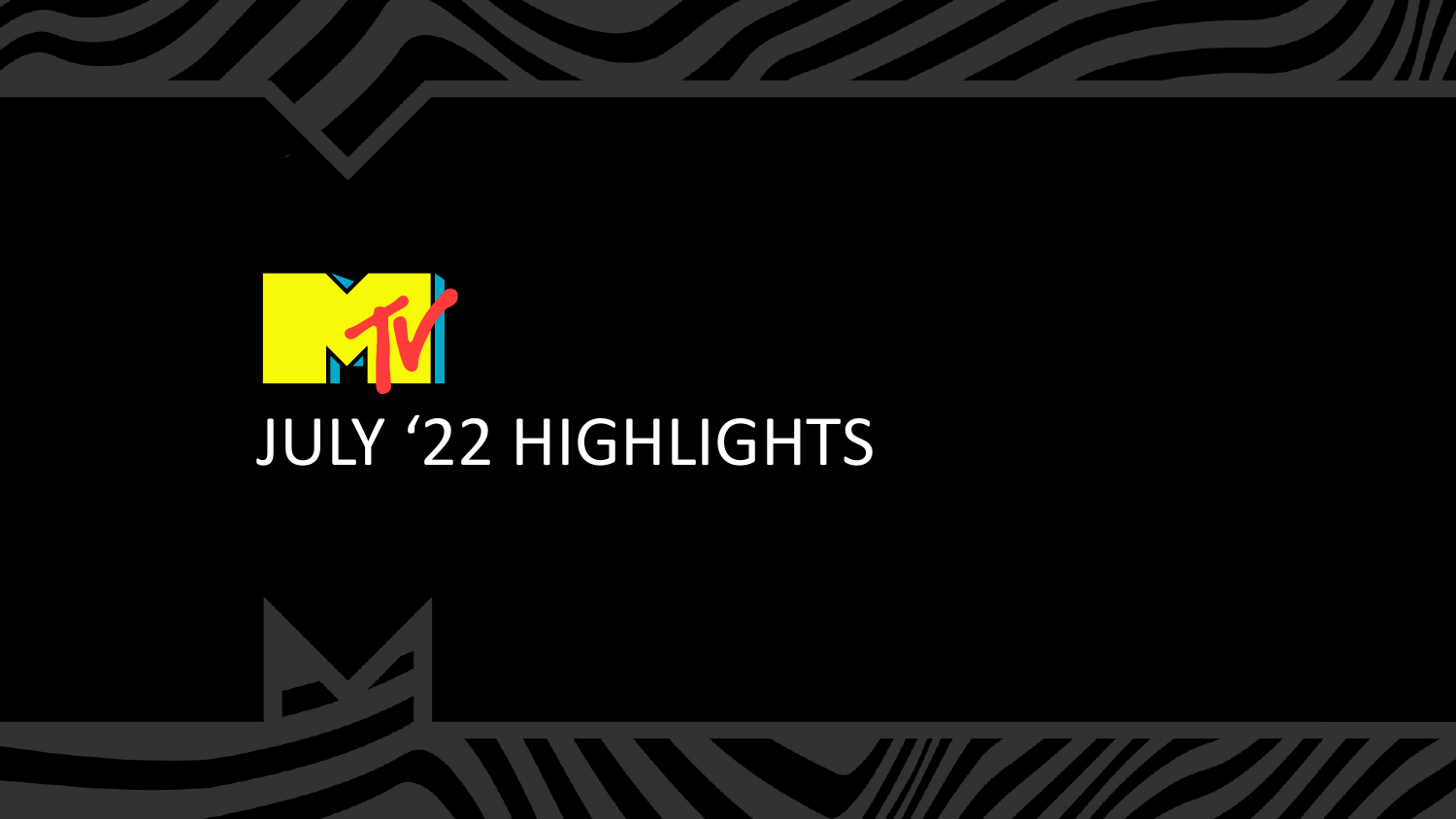# **JULY HIGHLIGHTS**







#### **Deliciousness S3**

From comfort food cravings, to BBQ disasters, to home chef failures, we'll serve up the funniest clips to satisfy the foodie in all of us. Hosted by Tiffani Thiessen. S3

10 x 30 mins // 16 July 2022 @21:00

#### **TeenMom:Young and Pregnant S3B**

Young moms Kayla, Brianna, Kiaya, Rachel, and Madisen navigate the highs and lows of parenthood in an all new season. As the group comes together for the first time, they'll form bonds and learn to lean on each other through the trials of family dysfunction, absentee partners, relationship woes, and all of the responsibilities that come with having a child. When it feels like there's nowhere else to turn, these moms have each other.

#### **Buckhead Shore S1**

The shore franchises moves to ATL. Don't miss it, its going to be insane

10 x 30 mins // 19 July 2022